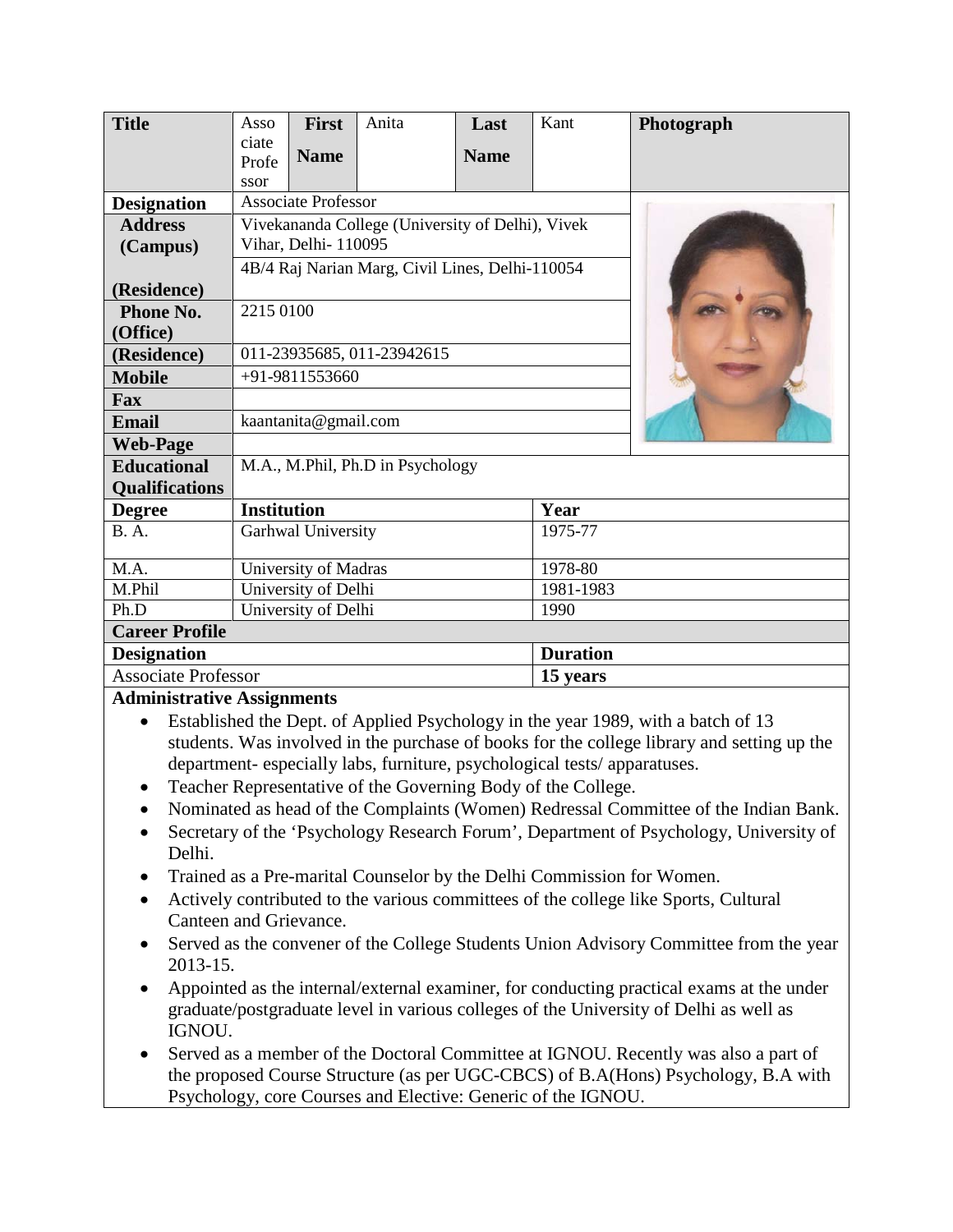- Member of Committee of Courses, Dept. of Psychology
- Served as an officiating principal of the college for a short term

# **Subjects Taught**

- Over the years the Undergraduate course has changed periodically, hence have been teaching a wide variety of papers such as Psychology of Individual Differences, Consumer Psychology and advertising, Communication Skills, Media Psychology, Life Span Development, to name a few.
- Taught at Lady Shri Ram College, Jesus and Mary College and Daulat Ram College.
- Taught at Rajguru College of Applied Sciences for Women- to students of B.Sc (Computer Sciences).
- Lady Reading Nursing School
- Undergraduate students of IGNOU

### **Areas of Interests:**

In the area of HRM/ Organizational Psychology.

### **Research Guidance:**

- Ph.D.- Yogita Aggarwal- awaiting viva
- Undergraduate students- 3 students under supervision with a colleague.
- Ph.D. Research Scholars-"spirituality in the Workplace"-co-guide.
- Advisor to the Ph.D. thesis "Cognitive and Emotional Facets of Ambivalence in Interpersonal Relationships", under the supervision of Dr. Sunil Kumar Verma.

### **Publications profile:**

- A revision of book chapter "International Human Resource Management Practice" published in the book "Human Resource Development-Issues, Case studies and Experiential exercises.
- Book chapter "Factor Analytic Study of Auditory Vigilance Task in Relation to Intelligence and Personality of Industrial workers" in the book "Research in Psycho-social issues."
- "A Study of Auditory Vigilance Task Performance among Industrial Workers" in the book "Perspectives in Psycho-educational Researches.
- e-chapter for Institute of Life Long Learning (ILLL) on "Life Crisis- Coping and evolving" South Campus

#### **Conference organization/Presentations (in the last three years):**

International Seminar on "Indian Mind and Societal Concern: An Interdisciplinary Dialogue". Dept. of Psychology (Ramanujun College) University of Delhi.

# **Research Projects (Major Grants/Research Collaboration)**

Innovation Project- Exploring Psychosocial Stressors, Coping Responses and Mental Toughness in Delhi University Sport Students with Dr. Vanita Sondhi, Dr. Bimla Pawar & Dr. Meera Sood.

#### **Awards and Distinctions:**

- The distinction of having completed more than 25 years in the college.
- Awarded best all round undergraduate student in B.A. (1977)
- Awarded  $2<sup>nd</sup>$  rank in M.A. Psychology, University of Madras. (1980)

# **Association with Professional Bodies:**

- Life Member of (IPA)-LM/450 of The Indian Psychological Association from the year 1991.
- Secretary of the Psychology Research Forum (Regd.) established in the year 1986 in the Department of Psychology, University of Delhi, Delhi-110007
- Life Member of the Delhi Psychiatric Society (Regd.)